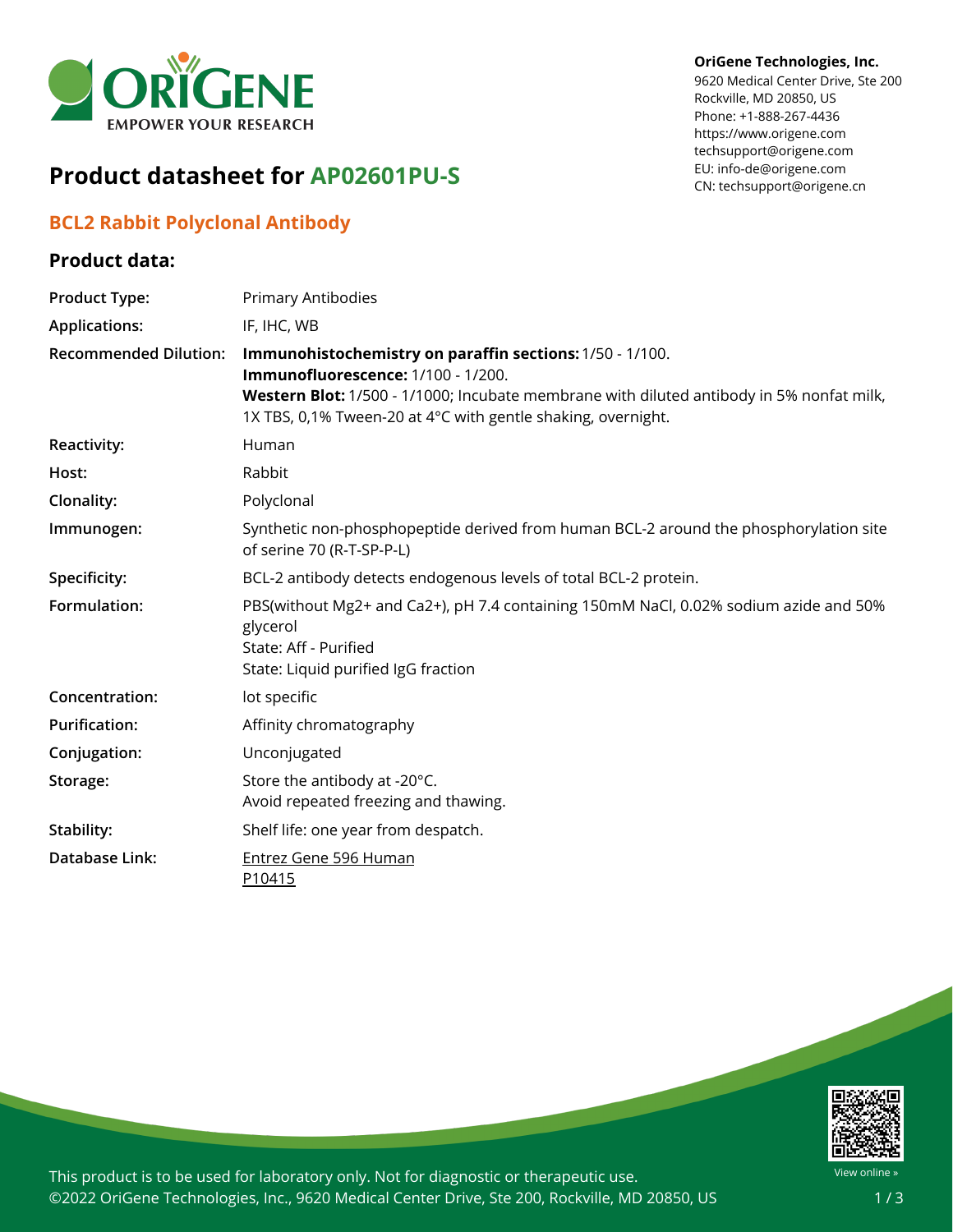#### **CORIGENE BCL2 Rabbit Polyclonal Antibody – AP02601PU-S**

**Background:** BCL2 is an integral outer mitochondrial membrane protein that blocks the apoptotic death of some cells such as lymphocytes. Constitutive expression of BCL2, such as in the case of translocation of BCL2 to Ig heavy chain locus, is thought to be the cause of follicular lymphoma. Two transcript variants (alpha and beta) produced by alternate splicing, differ in their C-terminal ends. BCL2 suppresses apoptosis in a variety of cell systems including factor-dependent lymphohematopoietic and neural cells. It regulates cell death by controlling the mitochondrial membrane permeability. It appears to function in a feedback loop system with caspases. BCL2 inhibits caspase activity either by preventing the release of cytochrome c from the mitochondria and/or by binding to the apoptosis-activating factor (APAF1). It can form

homodimers, and heterodimers with BAX, BAD, BAK and BclX(L). Heterodimerization with BAX requires intact BH1 and BH2 domains, and is necessary for anti-apoptotic activity. Also interacts with APAF1, RAF1, TP53BP2, BBC3, BCL2L1 and BNIPL.

**Synonyms:** BCL2, Bcl-2 alpha

### **Product images:**



Western Blot analysis of extracts from MCF cells using BCL-2 antibody and the same antibody preincubated with blocking peptide

This product is to be used for laboratory only. Not for diagnostic or therapeutic use. ©2022 OriGene Technologies, Inc., 9620 Medical Center Drive, Ste 200, Rockville, MD 20850, US